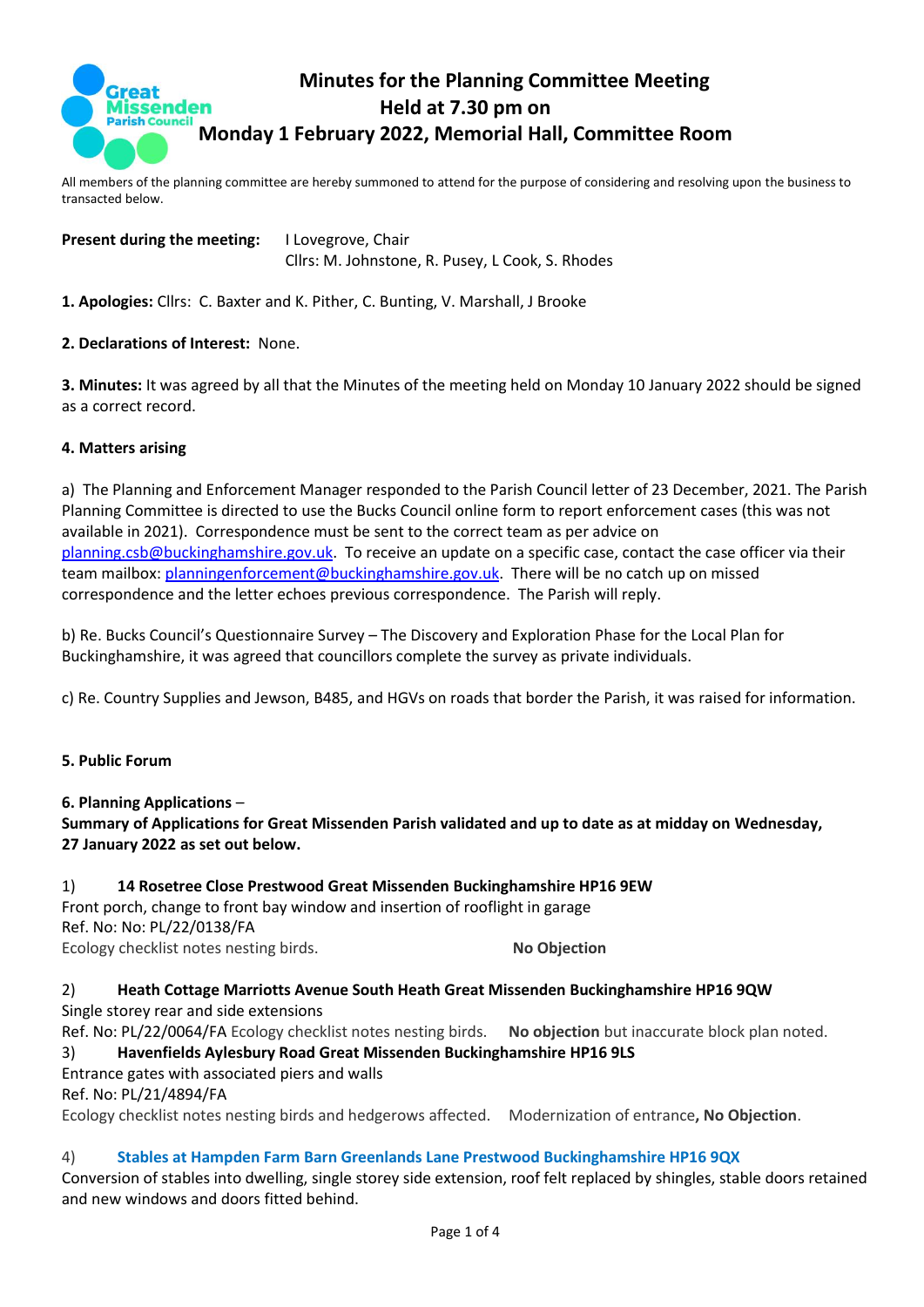Ref. No: PL/21/4883/FA 9 resident Objections. Green Belt and wild life implications.

The Parish Objects by a majority to the Stables conversion. There should be no exceptions to protection of areas of outstanding beauty or the green belt. It does not satisfy the latest NPPF or protect and enhance biodiversity.

## 5) **Land Adjacent To Hampden Farm Barn Greenlands Lane Prestwood Buckinghamshire HP16 9QX**

Outline application for the erection of 10 dwellings including 4 affordable homes, matter to be considered at this stage.

Ref. No: No: PL/21/4751/OA 19 Objections from residents and Bucks Councillor Heather Wallace 'call-in'. Green belt.

The Parish reiterates all of its objections to the original application pertaining to this site, Ref: No: PL/21/1676/OA. Moreover, the Parish **Objects** on the basis of a proposed outline of unsustainable development in a village and rural environment and a gravitas to a townscape design. There is insufficient parking and infrastructure is lacking for the amount of accommodation. The Parish object because the application is in an area of outstanding beauty and the green belt. We object because it does not enhance biodiversity. We object because it does not satisfy the latest NPPF or protect nature.

In detail we object to Land adjacent to Hampden Farm Barn Greenlands lane 10 dwellings, PL/21/4751/OA because of:

Protection of the green belt and ANOB and we refer Bucks Council to the Decision Notice for the previous application PL/21/1676/OA  $10^{th}$  May 2021 which says ...

*Within the Green Belt, most new development is considered to be inappropriate and there is a general presumption against such development. Development which is not inappropriate is set out in Local Plan Policy GB2 and Paragraphs 149 and 150 of the National Planning Policy Framework. A residential scheme of twelve new dwellings within the open Green Belt is inappropriate development which, by definition, is harmful to the Green Belt.*  Furthermore, the introduction of a residential development comprising twelve dwellings would result in a substantial *harm to the openness which is an essential characteristic of the Green Belt. It would also fail to safequard the countryside from encroachment and to check the unrestricted sprawl of the built up area to which it adjoins, which are two of the main purposes of the Green Belt. No very special circumstances exist that are sufficient to outweigh the harm caused to the Green Belt by the reason of inappropriateness and other harm identified. As such, the proposal is contrary to Policy GB2 of the Adopted Chiltern Local Plan 1997 (including alterations adopted May 2001) Consolidated September 2007 & November 2011 and the aims of the National Planning Policy Framework, 2021.*

*The site is located within the Chilterns Area of Outstanding Natural Beauty (AONB), which is afforded the highest level of landscape protection. The proposed development of this site would have a severely detrimental impact on the rural landscape as it would create a hard urban edge to the village that would have an impact on rural views across the landscape towards the woodland and fields. It would also have an impact on its relationship with the countryside, by developing this open and transitional semi-rural landscape. This would not conserve or enhance the landscape character of the AONB or the Landscape Character Area within which it sits, and thus it would fail to comply with Policies GC1 and LSQ1 of The Chiltern Local Plan 1997 (including alterations 1 September 2011) Consolidated September 2007 and November 2011, Policies CS20 and CS22 of the Core Strategy for Chiltern - Adopted November 2011, and the aims of the National Planning Policy Framework.*

This latest proposal fundamentally fails on these two basic tenets.

In addition the revised NPPF July 2021 contains edits to Chapter 15: Conserving and Enhancing the Natural Environment. And the edits to this chapter make it clear that permission should be refused for major (major being ten or more dwellings) development applications within National Parks, the Broads and AONB other than in exceptional circumstances. No exceptional circumstances have been identified in the Design and Access Statement (D&AS) and exceptional is indeed a judgmental "tilt" point for the Bucks Council.

The Applicant seeks to exploit problems in interpretation of para 11 of the NPPF in relation to 5YHLS. Of great relevance to this Application is the judgment handed down on 24 July 2019 in *Monkhill Limited V Secretary of State* [2019] EWHC 1993 (Admin). This is a recent example of how paragraph 11(d) can operate in practice. As the LPA could not establish a 5YHLS, paragraph 172 of the NPPF requiring great weight to be given by planning decision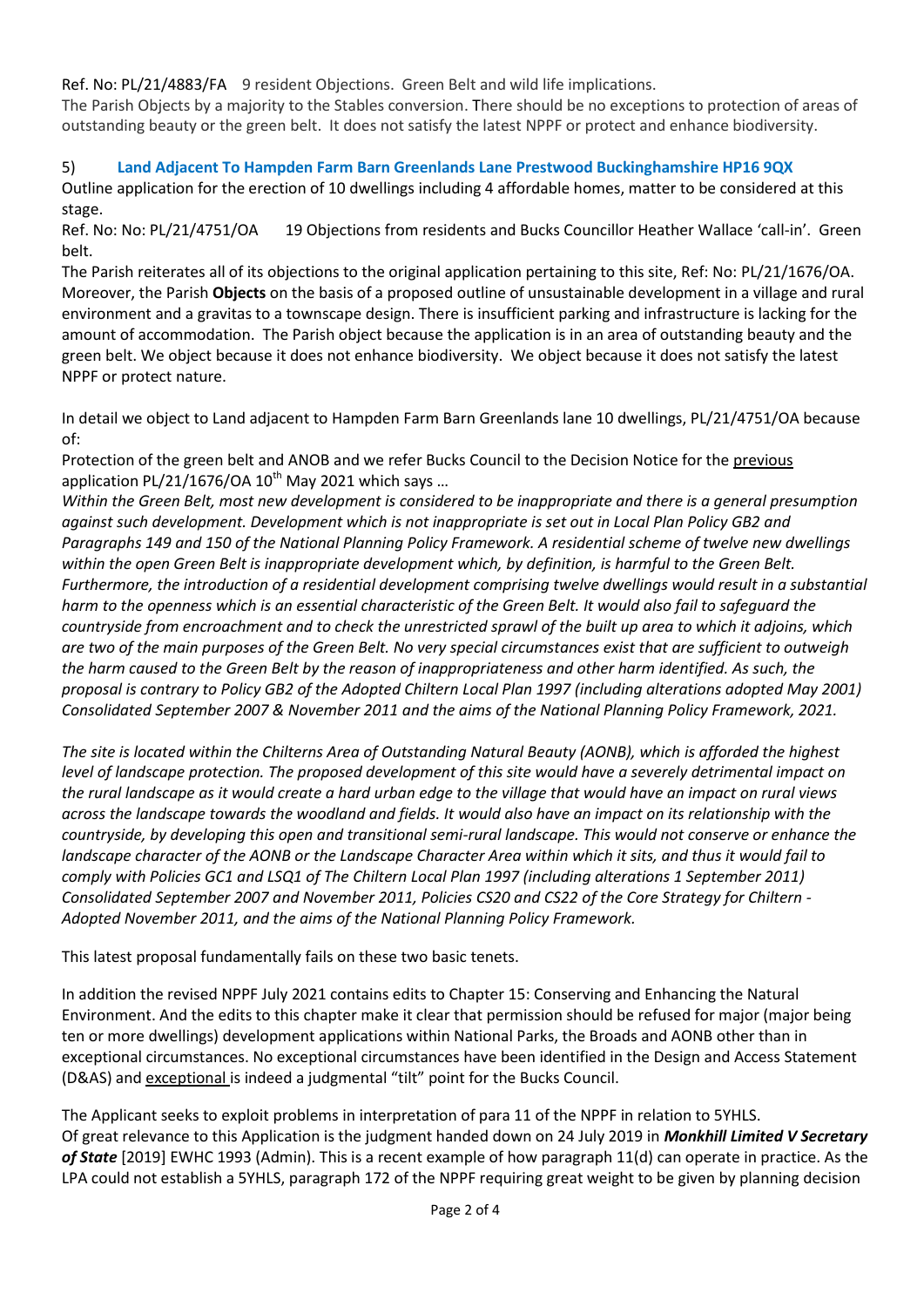makers to conserving and enhancing landscape in AONB and other protected areas, was capable of providing a clear reason for refusing an application under paragraph 11(d) and Justice Holgate dismissed the claim. Of particular interest in this case was the recognition that … "…the importance attached to protection in an AONB, for example, may enable the planning authority to refuse planning permission and to resist incremental or 'creeping' change to the character of such an area resulting from the cumulative effect of multiple small developments. Such developments might typically include the building of a single dwelling…" He added "Not surprisingly, therefore, paragraph 172 requires 'great weight' to be given to those matters (AONB)".

'Want' is not an exceptional circumstance that justifies encroachment into the Breen Belt in the AONB and in any event is unsustainable. Sustainability being a basic tenet of the NPPF and Chapter 2 now acknowledges that members of the UN have agreed to pursue the 17 Global Goals for Sustainable Development in the period to 2030. Minor edits have been made to the July 2021 NPPF phrasing, setting our clearly that the environmental objective is now to protect and enhance and to improve biodiversity, where before the requirement was simply to contribute to these matters. This application does not meet this higher bar.

The Transport Statement quotes an incorrect section of the Bucks Parking guidance, which for up to ten dwellings in Zone C for 3 and 4 bed dwellings is 3 spaces apiece not 2.5 and 3. This application is for 10 and separate from the adjacent application. Under the layouts suggested we cannot identify how the optimum levels can be accommodated. The guidance required justification for not achievement of optimum standards, none is provided. Parking pays cut into the verge under the proposal completely undermines the street scene in this vulnerable lane and adds urban features undermining the ERASC status. It proposes a town scape not a village scape.

The Council think the tRICS data is not matched to this location.

The information provided within the planning application documents is insufficient in meeting requirements to complete a Sustainable Drainage Systems (SuDS) Appraisal. It must be demonstrated that the development does not increase flood risk on site or off site. In the absence of this information, there is insufficient information to demonstrate that the scheme is capable of alleviating flood risk. As such it fails to comply with Policy GC10 of The Chiltern Local Plan 1997 (including alterations 1 September 2011) Consolidated September 2007 and November 2011, Policy CS4 of the Core Strategy for Chiltern, Adopted November 2011 and paragraph 166 of the National Planning Policy Framework, 2021.

The Chairman thanked Councillor Rhodes for his analysis of Greenlands Lane.

6) **The Black Horse Public House Aylesbury Road Great Missenden Buckinghamshire HP16 9AX**

2 illuminated fascia signs, 3 non illuminated hoardings, 6 floodlights and 2 wall lights Ref. No: PL/21/4679/AV **The Parish does not object** to the business which could be a community asset but we are concerned about light pollution and request a light condition be imposed to time limit the car parking floodlighting to be on no later 10.30 pm. A sympathetic approach considering the village and local area and nature to be ensured and to keep a dark village and give warm light.

**(**The Parish understand that the amount of illumination produced from a light source is measured in 'lux'. Good main road lighting ranges between 5 – 20 lux. Nature, especially Bats, will avoid areas where there's as low an illuminance level as 3.6 lux. To put this into context, a clear fully moonlight night is no more than 1 lux! )

## 7) **Barn at Peterley Wood Farm Peterley Lane Prestwood Buckinghamshire HP16 0HH**

Construction of new stables and feed/tack store on site of existing dilapidated stables Ref. No: PL/21/4691/FA **The Parish does not object.** Land in equestrian use for considerable period of time associated with planning consent PL/20/3247/FA

## 8) **36 Upper Hollis Great Missenden Buckinghamshire HP16 9HP**

Part single/part two storey side and front extensions, raising roof of existing single storey side extension, detached garage and changes to fascia materials.